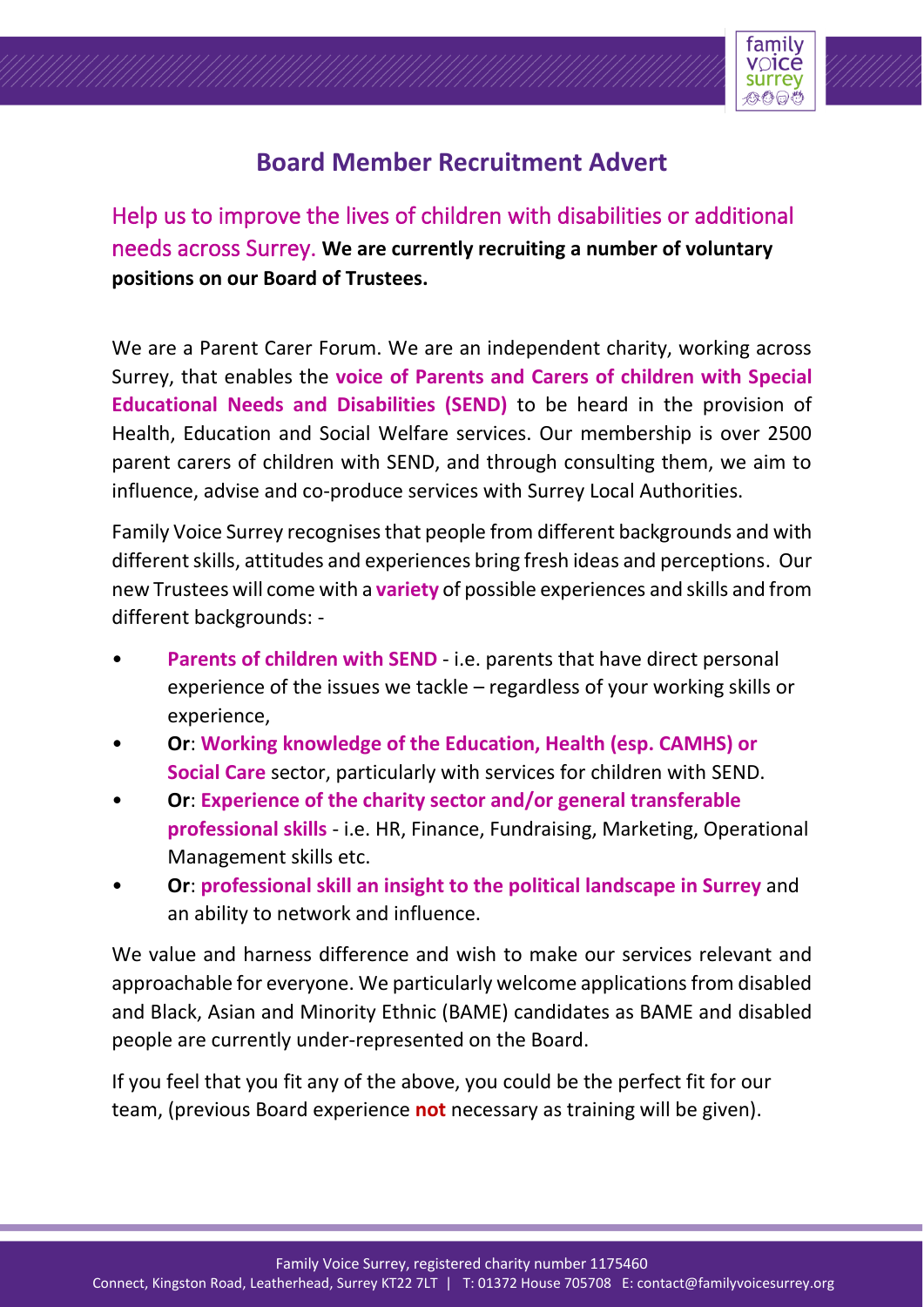

As a Trustee you will get:

- Induction, training and reimbursable expenses,
- Opportunities to make important decisions & develop new skills,
- Opportunities to be part of a committed, capable team,
- Influence to shape Surreys SEND services,
- Opportunities to use your families SEND experience, or your professional skills or just your common sense, to truly make a difference,
- The satisfaction of being involved in something very worthwhile and important.

*e.g. Last year our 'Preparing For Adulthood' conference feedback included "I came with a crisis, not knowing where to turn, and am leaving with some answers and a way forward for my son".*

The expected time commitment is 4 Trustee meetings per year (held on Zoom, week-day evenings), one full strategy day, plus AGM and some ad hoc committee work. You can get more involved with our Charity too, if you wish.

For an informal chat please contact our Chair, Sally Allen at sally.a@familyvoicesurrey.org

To apply, please send an expression of interest and a CV to: [claire.p@familyvoicesurrey.org](about:blank) or by post to: Family Voice Surrey, Connect House, Kingston Road, Leatherhead, Surrey, KT22 7LT.

### Charity number **1175460**

Please read our [Trustee Recruitment pack](https://www.familyvoicesurrey.org/become-a-trustee) before applying.



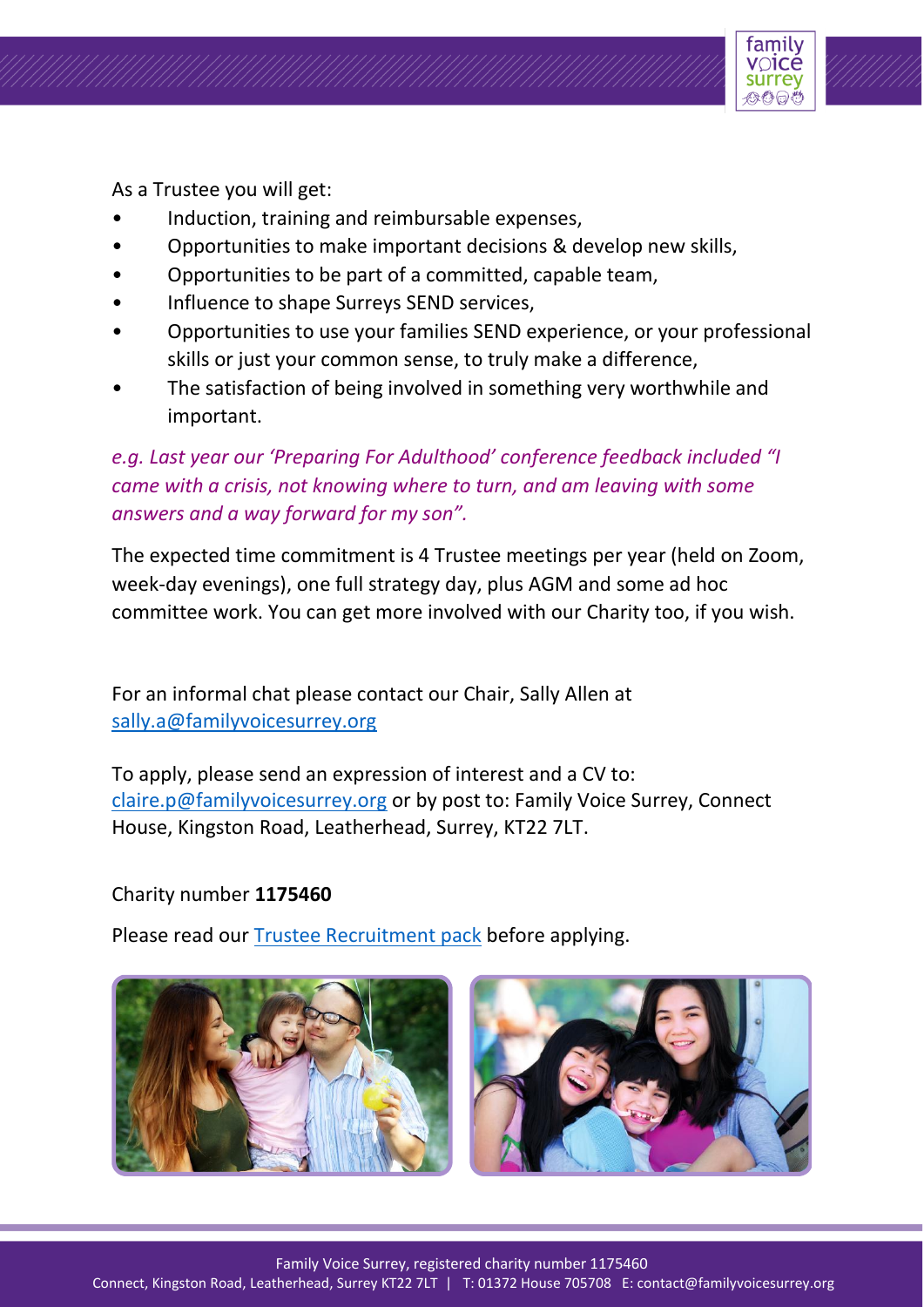

## **Board Member Role Description**

Location: FVS works across Surrey; trustee meetings will take place via zoom or at FVS offices in Leatherhead (subject to review).

Time commitment: four Trustee meetings per year (held on Zoom, week-day evenings), one full strategy day, plus AGM and some ad hoc committee work. You can get more involved with our Charity too, if you wish.

Remuneration: Voluntary, although reasonable expenses will be paid.

About the role: As a trustee joining FVS you will help us flourish as a CIO and make a difference to families across Surrey. Trustees do this by:

- ensuring FVS complies with its governing documents, charity law and other legislation
- ensuring FVS is financially stable and uses its resources for its charitable purpose
- actively contributing to the Board, giving firm strategic direction to the organisation
- acting as an ambassador for the organisation.

Trustees are expected to attend regular meetings of the Board and also to get involved in other ways such as supporting fundraising, developing strategy or working with staff and volunteers on projects related to the trustee's specialism.

We value and harness difference and wish to make our services relevant and approachable for everyone. We particularly welcome applications from disabled and Black, Asian and Minority Ethnic (BAME) candidates as BAME and disabled people are currently under-represented on the Board.

Trustees are appointed for three years and may be appointed for two subsequent terms.